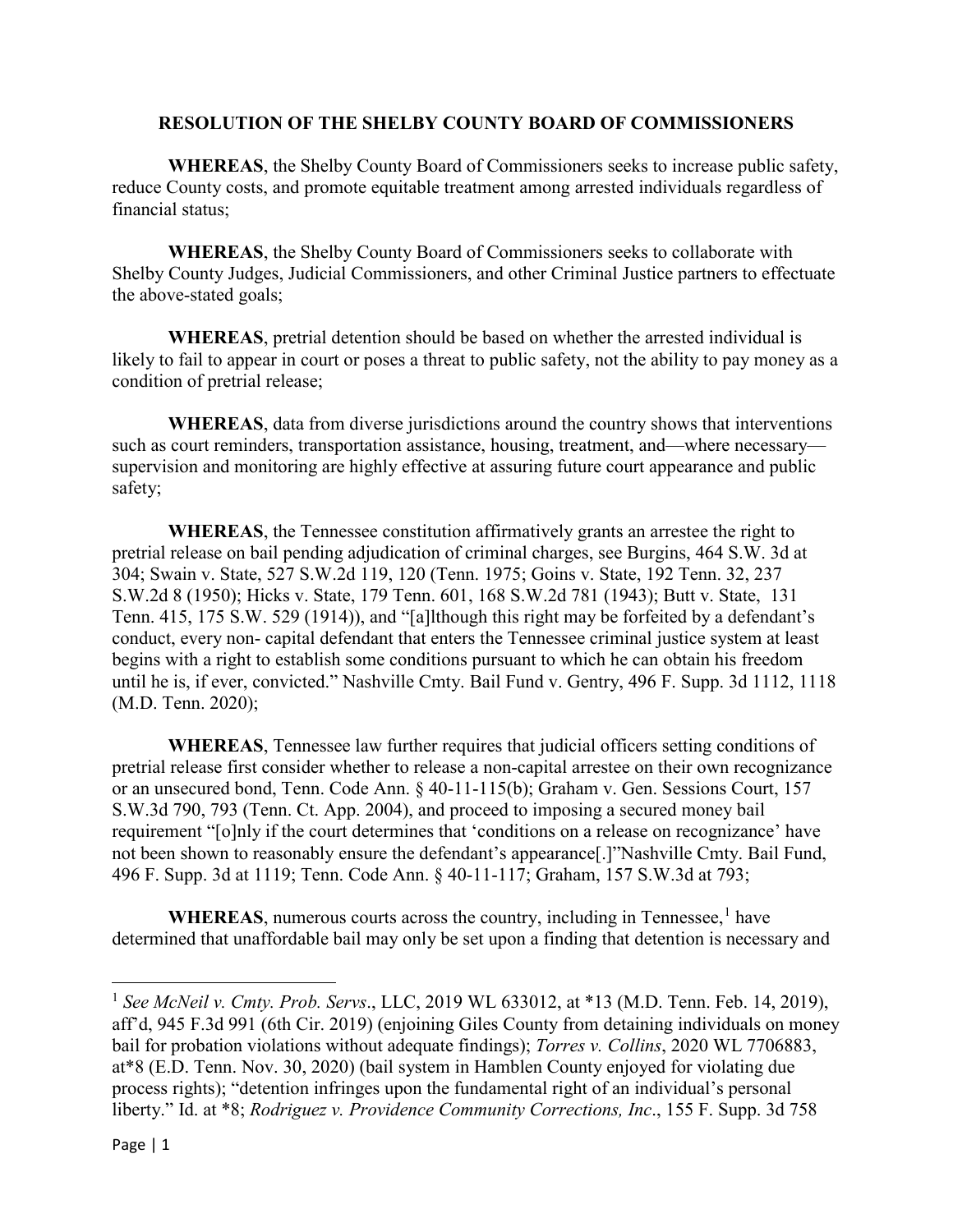after considering less restrictive alternatives at an adversarial bail hearing, and that wealth-based detention otherwise violates the Fourteenth Amendment to the United States Constitution;

**WHEREAS**, based on these legal precedents, both state and federal law disfavor the use of money bail, favor the release of arrested individuals on the least restrictive conditions, and mandate that pretrial detention be the rare and carefully limited exception;

**WHEREAS**, the Shelby County Board of Commissioners is responsible for appointing judicial magistrates, annually reviewing the judicial magistrate program, creating an annual report regarding the "overall evaluation" of the judicial magistrate program, and for setting the salaries of magistrates, Tenn. Code Ann. § 40-1-111;

**WHEREAS**, this body has a legal and fiscal interest in ensuring that the judicial magistrates, who are appointed and annually reviewed by this body, comply with Tennessee and federal law in pretrial detention issues;

**WHEREAS**, the Shelby County Board of Commissioners is responsible for approving the County's annual fiscal budget, including the annual costs allocated to the Shelby County Sheriff Office's for the provision and maintenance of detention facilities for juveniles and adults held pretrial;

**WHEREAS**, this body has a fiscal interest in reducing the costs of unnecessary pretrial detention;

**NOW, THEREFORE, BE IT RESOLVED** that the following requirements are imposed on the Judicial Commissioners for Shelby County:

- 1. Judicial Magistrates may only impose a secured money bail requirement after finding on the record that in a given individual's case, release on recognizance or an unsecured bond, with or without other conditions, will not reasonably assure their future court appearance, based on all factors articulated in Tenn. Code Ann. § 40-11-  $115(b)$ ;
- 2. Judicial Magistrates may only impose a secured money bail requirement after inquiring into an individual's ability to pay the amount of money imposed as bail, considering all income, assets, expenses, debts, and dependents, and determining that the bail amount is affordable to the individual, meaning the individual could pay the amount within a period of 24 hours without borrowing money;
- 3. If a Judicial Magistrate intends to set an unaffordable bail amount, they may only do so upon a finding that pretrial detention is necessary to reasonably assure future court appearance and the safety of the community; that detention is the "least restrictive condition" available to reasonably assure the individual's future court appearance and the safety of the community. Any such finding must be entered in a meaningful bail hearing, with appointed counsel, that is open to the public, and that occurs within

l

<sup>(</sup>M.D. Tenn. 2015) (enjoining Rutherford County's practice of jailing individuals on unaffordable bail).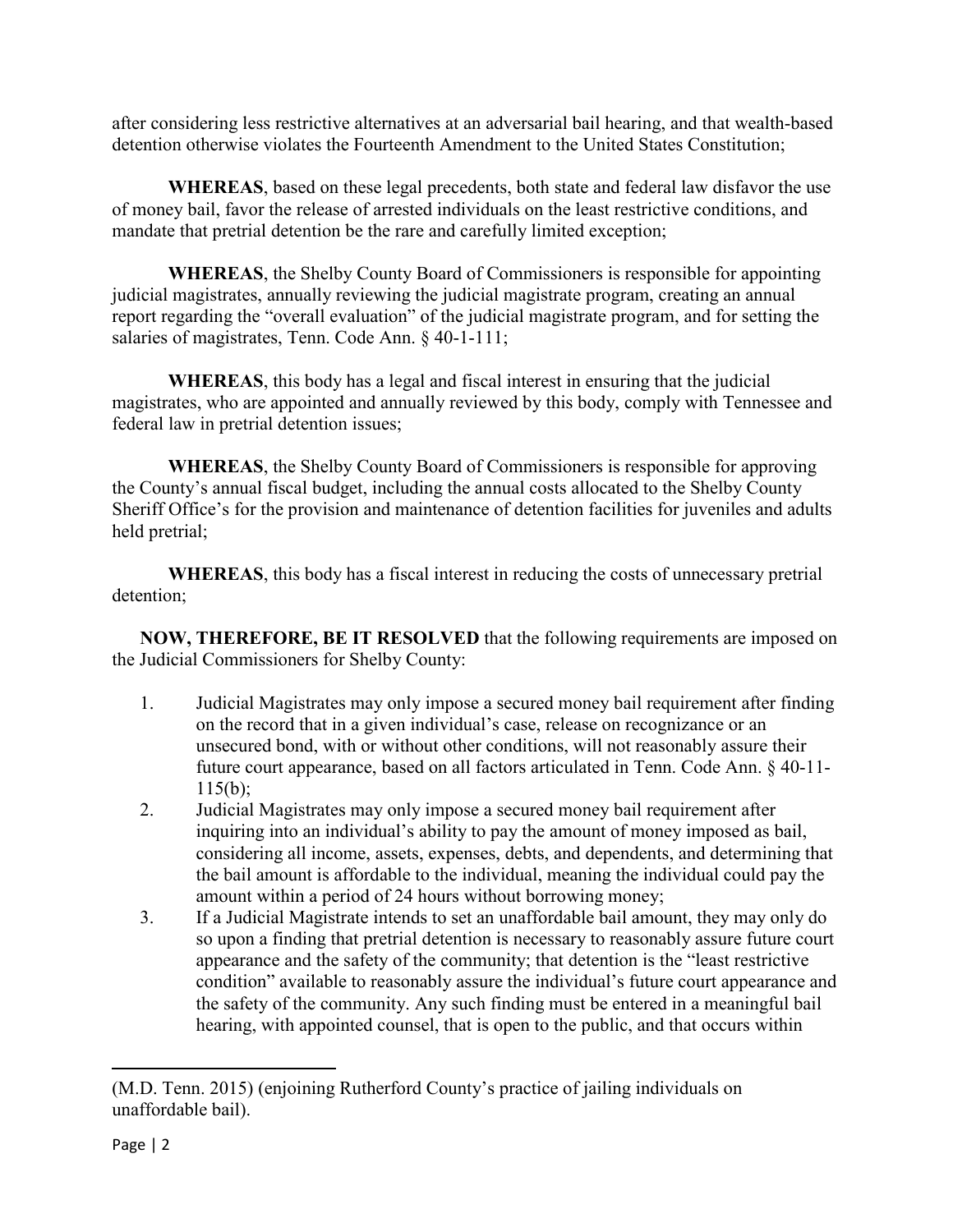twenty-four (24) hours of an individual's arrest. Clear and convincing evidence that detention is necessary cannot be found solely due to the nature of the pending charge or the individuals' risk score on the Public Safety Assessment;

- 4. In rendering bail decisions pursuant to this resolution, Judicial Magistrates must evaluate the individual circumstances of the case before them, any resources available through Pretrial Services and any other persons or agencies, and the presumption of innocence; and
- 5. Judicial Magistrates must treat pretrial detention, including pursuant to an unaffordable bail requirement, as the "carefully limited exception" to the norm of pretrial release.

**BE IT RESOLVED THAT** Judicial Magistrates may work with the General Sessions Criminal Court to devise a system that meets these criteria;

**BE IT RESOLVED THAT** this body aims to increase the pretrial release rate and maintain high numbers of release in order to comply with best policy practices and Tennessee and federal law;

**BE IT RESOLVED THAT** this body will review the Judicial Commissioners' program for its compliance with this resolution in making its annual decision whether to renew the program; and

**BE IT RESOLVED THAT** in order to facilitate this body's review of the Judicial Magistrates program, the Judicial Magistrates, Clerk of Court, and/or the Shelby County Pretrial Services Division are to report to this body the following metrics every six months for the first two years after the entry of this Order and annually thereafter:

- 1. The total number of arrests for the period, disaggregated by (1) whether the highest charged offense is a misdemeanor or a felony and (2) the race of the arrestee;
- 2. The total number of persons released on their own recognizance for the period, disaggregated by (1) whether the highest charged offense is a misdemeanor or a felony and (2) the race of the arrestee;
	- a. For persons released on their own recognizance, a list of any further conditions imposed on their release;
- 3. The total number of persons released pursuant to an unsecured bond for the period, disaggregated by (1) whether the highest charged offense is a misdemeanor or a felony and (2) the race of the arrestee;
	- a. For persons released on an unsecured bond, a list of any further conditions imposed on their release;
- 4. The total number of persons released after a secured money bail was imposed, disaggregated by (1) whether the highest charged offense is a misdemeanor or a felony and (2) the race of the arrestee, as well as the mean and median total bail amounts for misdemeanor and felony cases;
- 5. The total number of persons detained pursuant to a secured money bail requirement they could not afford, disaggregated by (1) whether the highest charged offense is a misdemeanor or a felony and (2) the race of the arrestee;